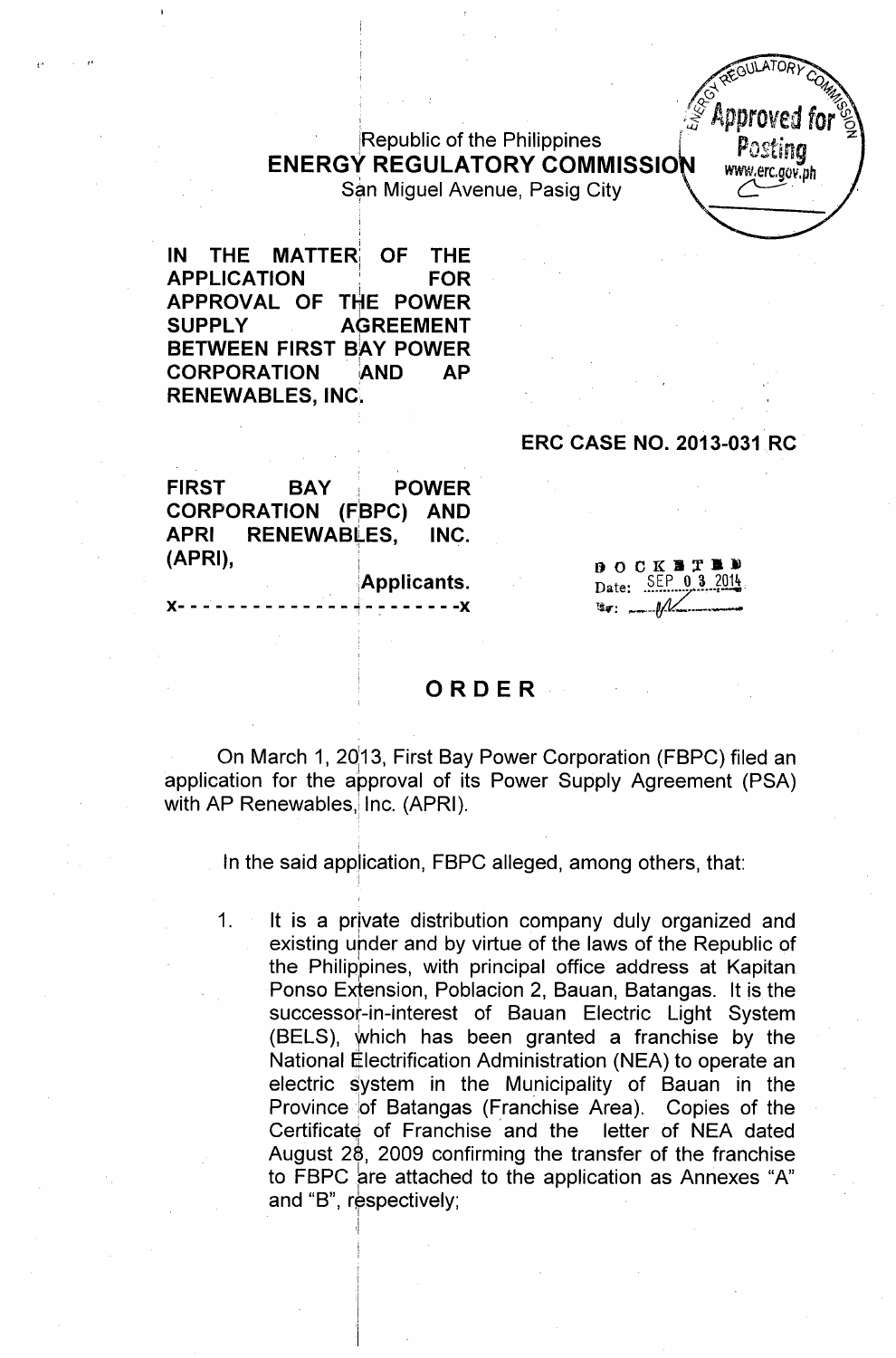- 2. APRI is a generation company duly organized and existing under and by virtue of the laws of the Republic of the Philippines, with principal office address at 110 Legazpi Street, Legaspi Village, Makati City, Metro Manila;
- 3. APRI owns, operates and maintains the 747 megawatt (MW) TIWI and MAKBAN Geothermal Power Plants (Power Plants), located in Tiwi, Albay and Mount Makiling, Makban, Laguna, respectively. The Power Plants were awarded to APRI on May 26, 2009 under a competitive bidding process undertaken by the Private Sector Assets and Liabilities Management Corporation (PSALM) pursuant to Section 47 of Republic Act No, 9136, otherwise known as the Electric Power Industry Reform Act of 2001 (EPIRA). Copies of the Environmental Compliance Certificates (ECCs) and Certificates of Compliance (COCs) issued to NPC for the operation of the Power Plants are attached to the application as Annexes "H", "1", and "J". The ECCs have been approved by the Department of Environment and Natural Resources (DENR) for transfer from NPC to APRI, as evidenced by the DENR letters of approval attached to the application as Annexes "K" and "L";
- 4. On November 24, 2009, it filed an application for approval of the Power Supply Agreement docketed as ERC Case No. 2009-169 RC. Said application was approved by the Commission on January 24, 2011;
- 5. In view of the expiration of the said PSA, FBPC invited various suppliers to propose and negotiate for power supply agreements. It engaged in discussion with four (4) suppliers to meet its minimum proposals of three (3) bidders for an application for a bilateral power supply contract. After deliberation and evaluation of terms, it has deemed that the offer of APRI is the most advantageous for its consumers, and therefore executed a new PSA on December 20,2012;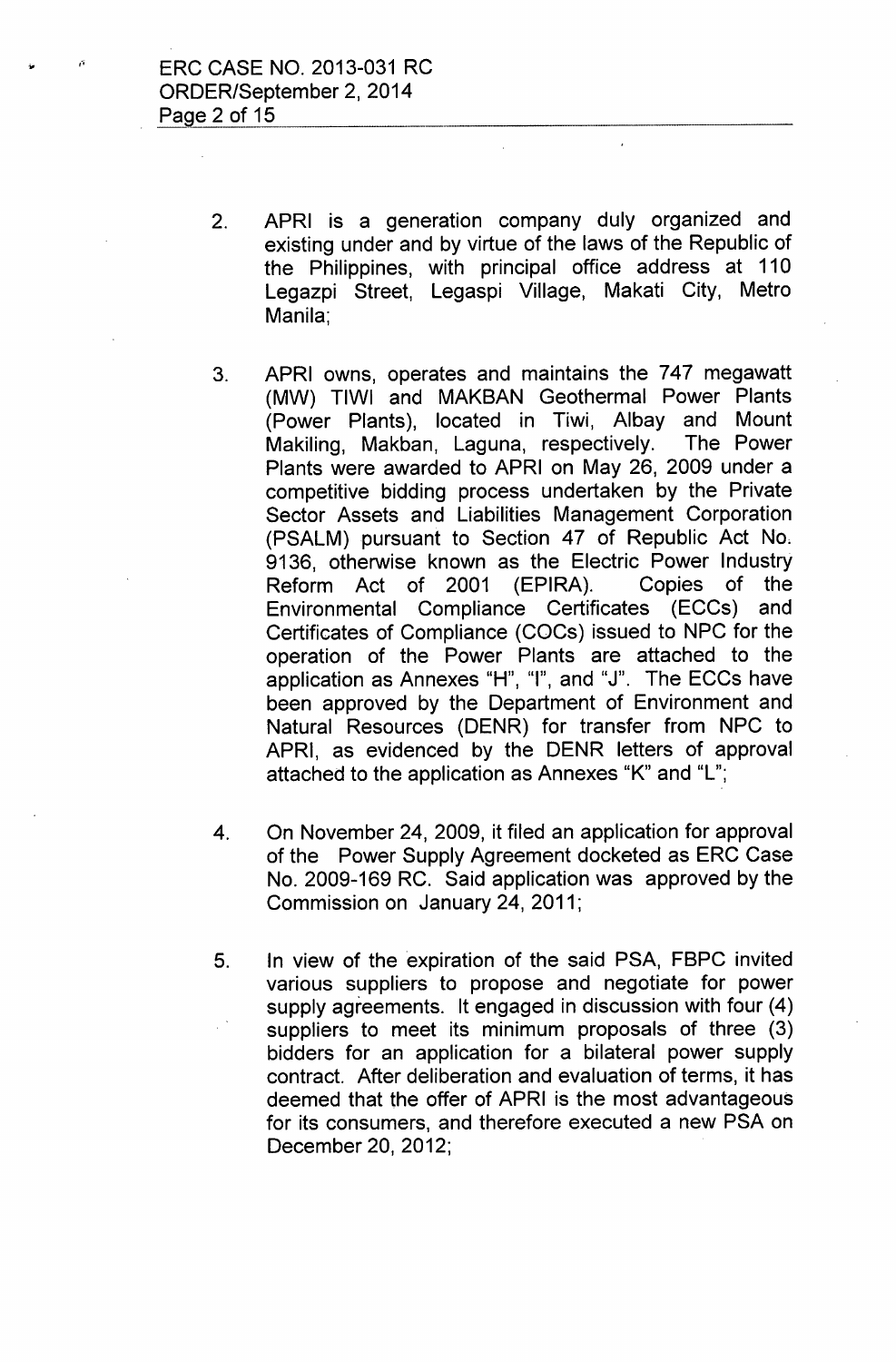6. . It comes now to this Commission for the approval of the PSA, in compliance with the EPIRA and rules and guidelines issued by the Commission;

# ABSTRACT OF THE POWER SUPPLY AGREEMENT AND RELATED INFORMATION

- *7. Executive Summary.* Under the PSA, APRI shall supply power to FBPC for a term of seven (7) years, from January 26, 2013 to January 25, 2020. The volume of Contract Energy<sup>1</sup> is fixed on a yearly basis, broken down into twelve (12) monthly Contract Energy nominations.
	- a. *Term.* APRI shall supply and deliver power to FBPC from January 26, 2013 until January 25, 2020, subject to the satisfaction of the conditions precedent listed in Article 3.2 of the PSA, which include, among others, the approval of the instant application by the Commission. The parties may renew the PSA by a written agreement signed not later than thirty (30) days prior to the expiration of the PSA, provided that a written notice of a party's intent to renew is delivered not later than 6 months prior to the expiration of the PSA.

| Year | <b>Minimum</b><br><b>Contract Energy</b><br>(kWh/Year) | <b>Maximum</b><br><b>Contract Energy</b><br>(Kwh/Year) |
|------|--------------------------------------------------------|--------------------------------------------------------|
| 2013 | 46,680,000                                             | 56,016,000                                             |
| 2014 | 49,330,000                                             | 59,196,000                                             |
| 2015 | 52.120,000                                             | 62,544,000                                             |
| 2016 | 55,040,000                                             | 66,048,000                                             |
| 2017 | 58,160,000                                             | 69,792,000                                             |
| 2018 | 61,420,000                                             | 73,704,000                                             |
| 2019 | 64,880,000                                             | 77,856,000                                             |
| 2020 | 68,510,000                                             | 82,212,000                                             |

b. *Power Supply.* For each Contract Year, APRI shall supply the following volume of energy:

 $\ddot{\mathbf{1}}$ 

Capitalized terms not otherwise defined herein shall have the respective meanings ascribed to them in the PSA.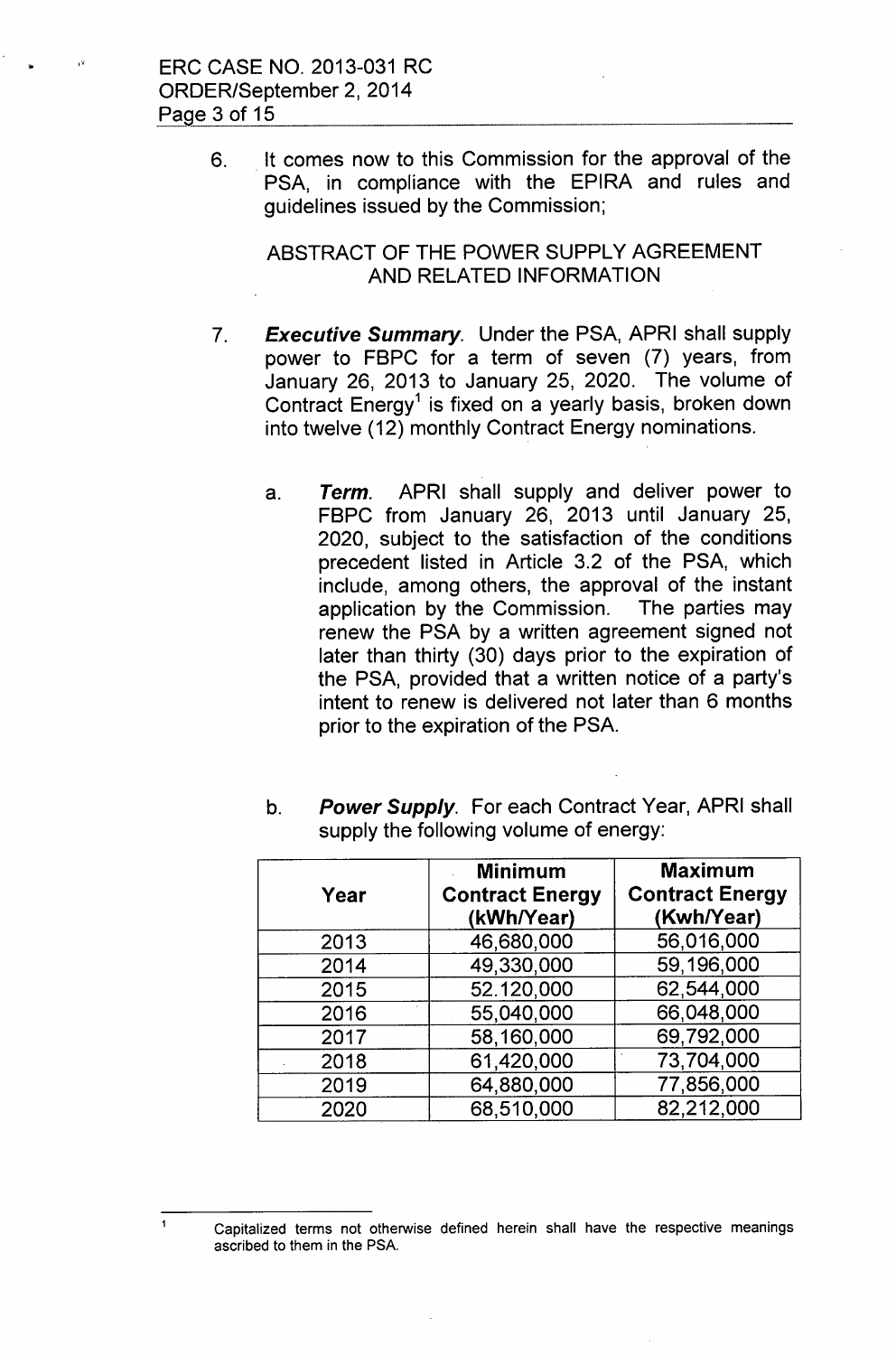7.3 For a particular billing period, FBPC may request an adjustment to the Maximum Contract Energy or Minimum Contract Energy, subject to the approval of APRI and subject to the procedure prescribed in the PSA. Any proposed adjustment to the Maximum Contract Energy which shall apply to the succeeding Contract Year as a result of an increase or decrease in FBPC's energy requirements shall be negotiated in good faith. If the parties are not able to agree on the adjustment to the Maximum Contract Energy within the prescribed period under the PSA, the Contract Energy for the immediately preceding twelve (12) months shall be deemed the Maximum Contract Energy for the next succeeding twelve (12) months.

In case FBPC reduces its Minimum Contract Energy; FBPC shall pay APRI a buy-out charge in an amount equivalent to PhP2.50/kWh of the foregone Contract Energy for the remainder of the term of the PSA.

If FBPC at any point becomes a Direct WESM member, self-generates, or sources energy from an additional source and there is a resulting reduction in the Minimum Contract Energy, APRI shall fix FBPC's volume of Contract Energy based on. APRl's projection on FBPC's monthly consumption for the remaining term of the PSA, based on the following: (a) average historical monthly consumption of FBPC for the past twelve (12) month period for existing consumers; or (b) projected monthly consumption of FBPC for the next twelve (12) month period for new customers. If FBPC consumes more than such fixed volume of Contract Energy, it shall pay the corresponding Additional Energy Charge for the excess energy consumed. If FBPC consumes less than the fixed volume of Contract Energy, it shall pay the Minimum Energy Charge.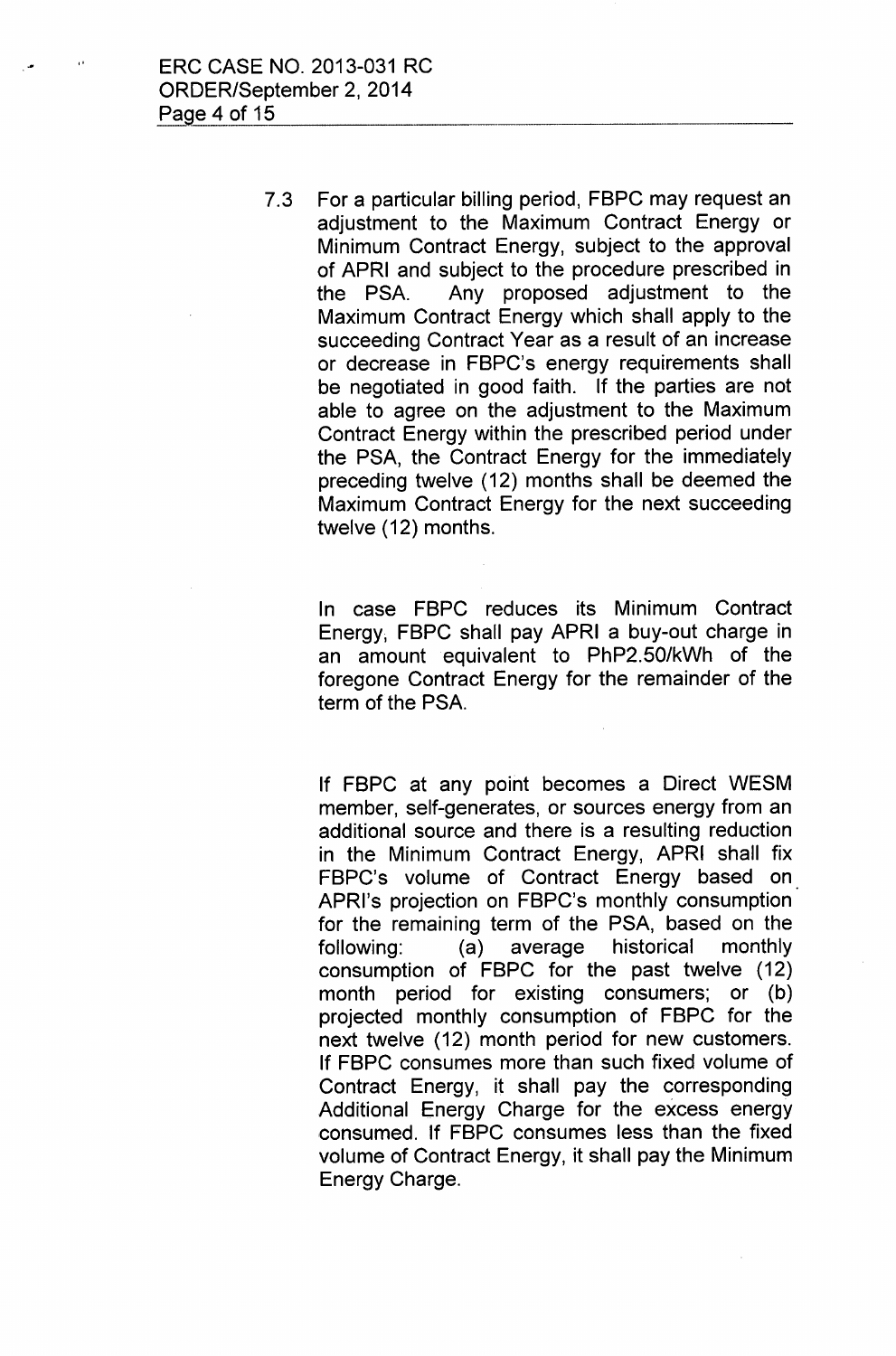ERC CASE NO. 2013-031 RC ORDER/September 2, 2014 Page 5 of 15

> *7.4 Purchased Power Rate.* The fees to be paid by FBPC for the purchase of power during the term of the PSA are broken down, as follows:

# TIME-OF-USE RATES

| <b>INTERVAL</b> | <b>MON-SAT</b> | <b>SUN-HOL</b> |
|-----------------|----------------|----------------|
| 1               | 3.6492         | 3.7574         |
| $\overline{2}$  | 3.6492         | 3.6492         |
| $\overline{3}$  | 3.6492         | 3.6492         |
| $\overline{4}$  | 3.6492         | 3.6492         |
| $\overline{5}$  | 3.6492         | 3.6492         |
| $\overline{6}$  | 3.6492         | 3.6492         |
| $\overline{7}$  | 3.6492         | 3.6492         |
| $\overline{8}$  | 3.8411         | 3.6492         |
| 9               | 5.9804         | 3.6492         |
| 10              | 6.4886         | 3.7574         |
| 11              | 6.4886         | 3.7574         |
| 12              | 6.4886         | 3.7574         |
| 13              | 6.4886         | 3.7574         |
| 14              | 6.4886         | 3.7574         |
| 15              | 6.4886         | 3.7574         |
| 16              | 6.4886         | 3.7574         |
| 17              | 6.1215         | 3.7574         |
| 18              | 6.1215         | 3.7574         |
| 19              | 6.4886         | 5.9804         |
| 20              | 6.4886         | 5.9804         |
| 21              | 6.1215         | 4.2711         |
| 22              | 4.2711         | 3.8411         |
| 23              | 3.8411         | 3.7574         |
| 24              | 3.7574         | 3.6492         |

#### Table 2: ENERGY-BASED FORMULA

,24 Electricty Fees  $=$   $\sum$  Basic Energy Charge<sub>i,j</sub>  $*$  Energy Delivered j=1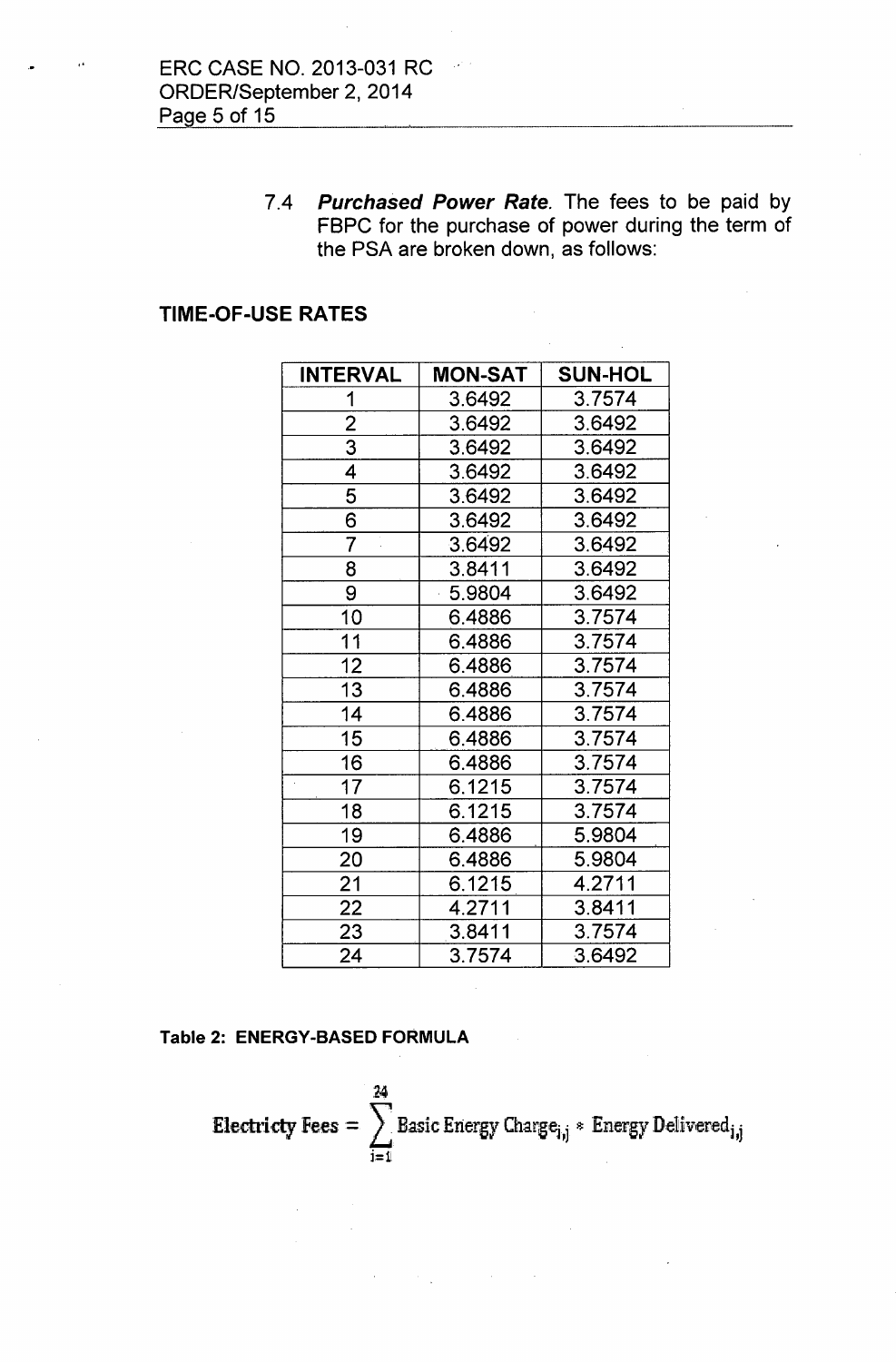# ERC CASE NO. 2013-031 RC ORDER/September 2, 2014 Page 6 of 15

All computations on payments to Supplier shall not be rounded off, except for the final PhP amount, which shall be rounded off to the nearest Philippine centavo.

Basic Energy Charge<sub>1,j</sub> = 
$$
\left\{ \left[ (0.85 * CF) + (0.15 * CF * \frac{FX_m}{FX_0}) + (0M * \frac{RPCPI_m}{RPCPI_0}) \right] * tf_{i,j} \right\} +
$$
 fuel Costs

Where:

 $CF =$ PhP2.0737/kWh

 $OM =$ PhPO.8121/kWh

 $FX_0 =$ the PHP/USD exchange rate of 42

RPCPI<sub>2</sub>  $\blacksquare$ . the Philippine Consumer Price Index for All Income Households in the Philippines. All Items (2006=100) of 127.8

| <b>Fuel Costs</b> | Base Fuel fee $* \frac{N_m}{N} * \frac{FX_m}{N}$ | N <sub>o</sub> | $FX_{\Omega}$ |
|-------------------|--------------------------------------------------|----------------|---------------|
|                   |                                                  |                |               |

Base Fuel fee = PhP2.0600/kWh

 $N_{o}$ 

= the Newcastle index of USD1 OO/MT

= the average Newcastle index (USD/MT) for  $N_m$ the last three calendar months prior to the Billing Period for which the Invoice is being prepared, as posted by globalCOAL on the website [www.globalcoal.com](http://www.globalcoal.com) or its successor or, if globalCOAL ceases to report the Newcastle Index, an agreed upon replacement source that reports the Newcastle Index shall be adopted by the **Parties** 

 $FX_m$ 

= the PhP/USD exchange rate as published in the Bangko Sentral ng Pilipinas website on the 25<sup>th</sup> of the calendar month; provided that if such day falls on a non-Business Day, the PHP/USD exchange rate on the immediately preceding Business Day shall be used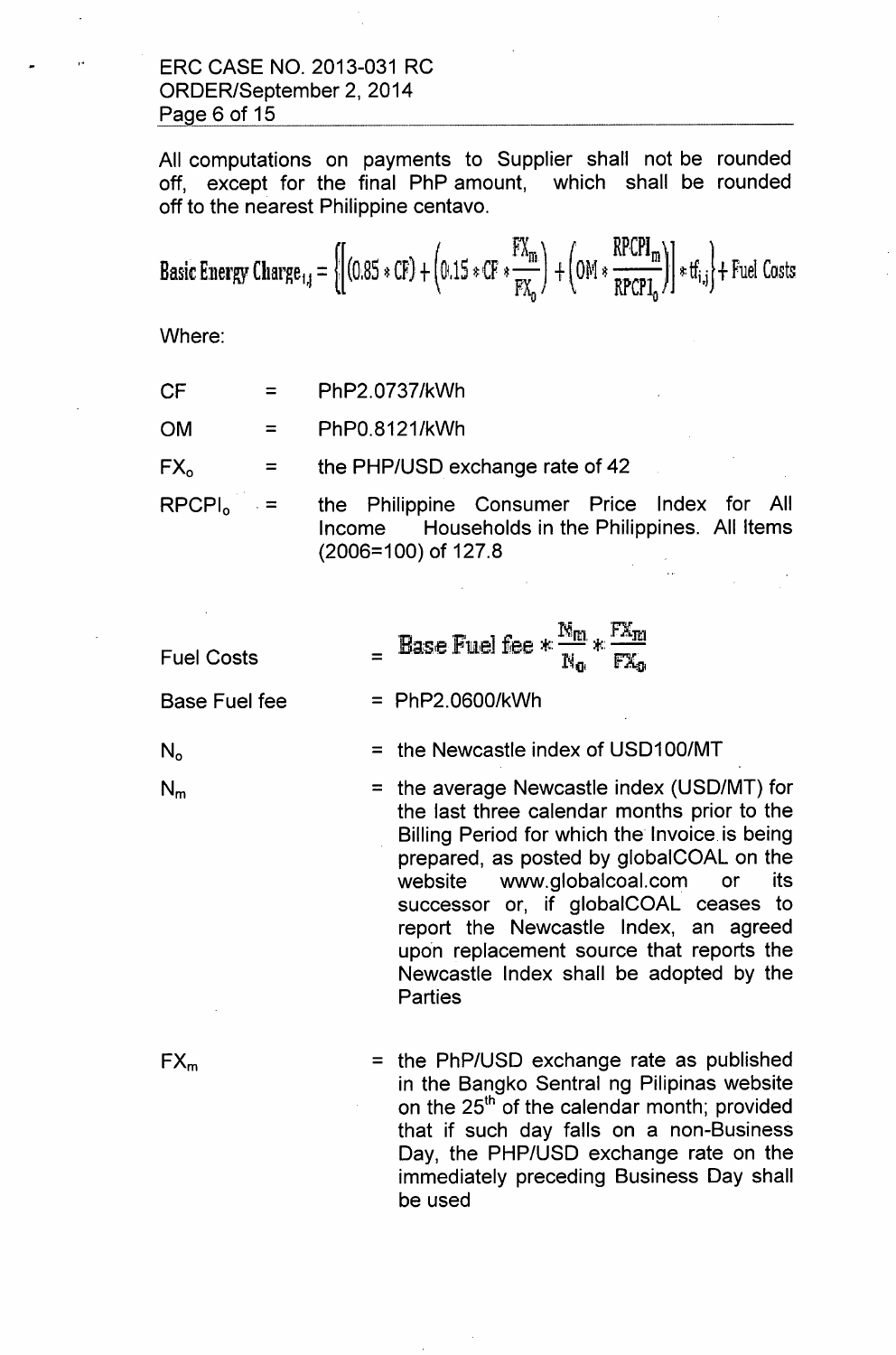RPCPl<sup>m</sup>

= the Philippine Consumer Price Index for All Income Households in the Philippines. All Items (2006=100) published as of the current Billing Period for which the Invoice is being prepared

In the event that revisions are made on the above indices, including any shift made in the base year and other adjustments to such index made by the relevant authorized entity, its successor-in-interest, there shall be a corresponding change in the base index such that the use of the revised index will yield the equivalent values as the use of the original base index.

In the event that the index (a) becomes unavailable, (b) is replaced by a new benchmark rate as determined by the relevant authorized entity, its successor in interest, or (c) ceases to exist, or (d) in the reasonable determination of either Party, fails to reflect the real costs and forms an integral part of this price mechanism, the Parties shall agree to adopt a new price index.

Energy Delivered<sub>ij</sub>

= the total energy delivered (in kWh) at Trading Interval i and day j.

 $\mathsf{tf}_{i,j}$ 

- $=$  The time factor at Trading Interval i and day j.
- 8. **Security Deposit.** It is required to post and maintain a Security Deposit in such form as prescribed in the PSA, and in an amount equivalent to the product of the highest of the projected monthly maximum consumption quantities for the succeeding twelve (12) month period and the projected FBPC load weighted average APRI rate;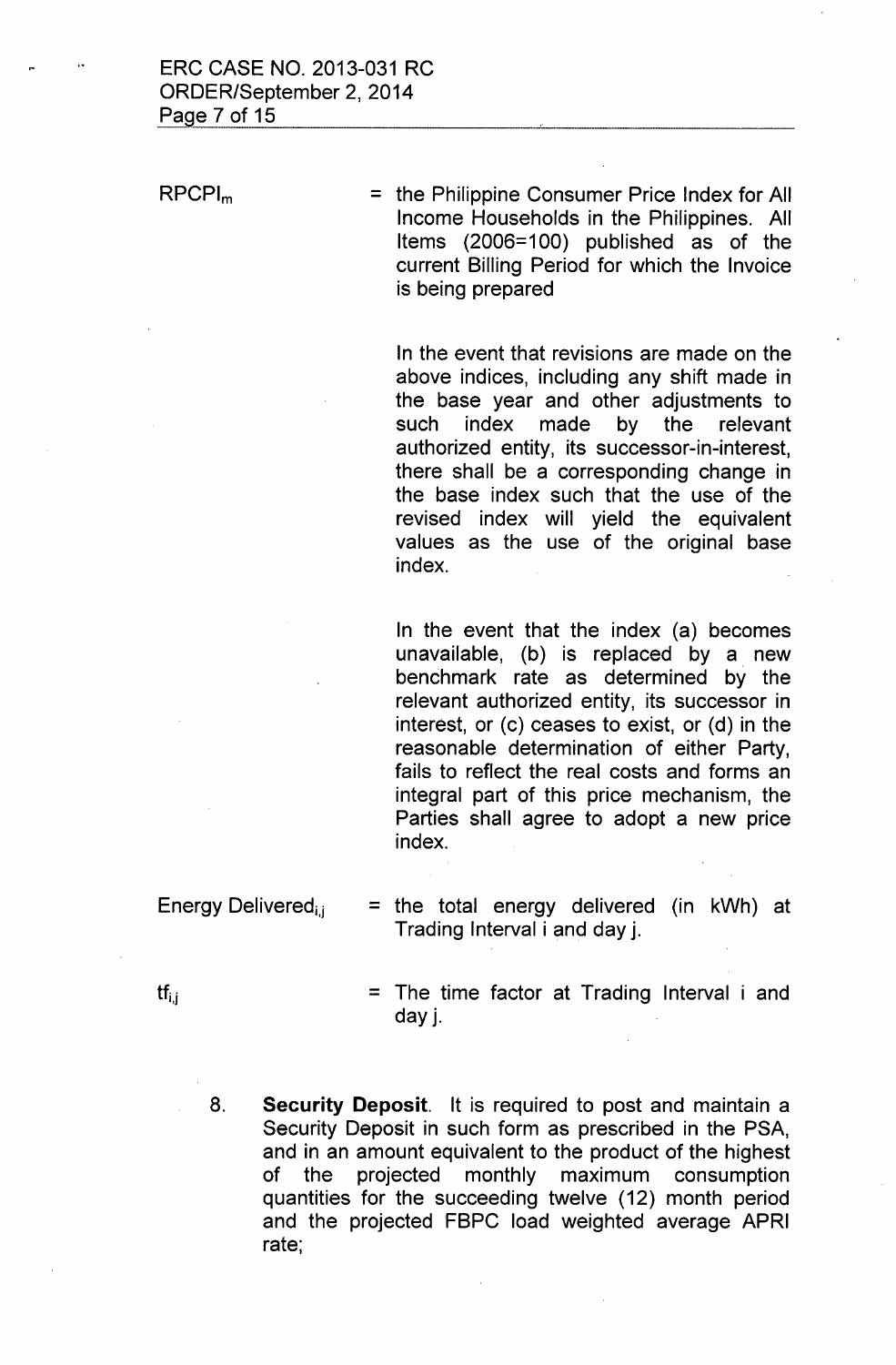ERC CASE NO. 2013-031 RC ORDER/September 2, 2014 Page 8 of 15

- 9. Prior to the commencement of the 2<sup>nd</sup> Contract Year and each Contract Year thereafter, the value of Security Deposit shall be adjusted as provided in Schedule 7.2.1 of the PSA. In the event that APRI draws on the Security Deposit, FBPC shall replenish the same to restore its value to the original amount. Where FBPC does not so replenish within the time prescribed, APRI shall have the right: (a) to impose a surcharge of PhP0.20/kWh until such time that FBPC shall have satisfactorily replenished the Security Deposit; (b) suspend the supply and delivery of energy; or (c) terminate the PSA, with FBPC liable to pay the Termination Fee;
- 10. Compliance with the "Guidelines for the Recovery of Costs for the Generation Component of the Distribution Utilities' Rates" (the Guidelines). In compliance with the Guidelines, copies of the following are attached as annexes of the application:
	- a. Letter-request of FBPC to PSALM for a certification as to the inability of NPC to commit to the continued supply of electricity within FBPC's franchise area for the period covered by the PSA (Annex "M");
	- b. Technical and economic characteristics of the Power Plants (Annexes "N" and "0");
	- c. Load forecast projections in accordance with the latest Distribution Development Plan (DDP) of  $FBPC$  (Annex "P");
	- d. Latest Audited Financial Statements (AFS) of APRI (Annex "Q"); and
	- e. Transmission Service Agreement (TSA) between NGCP and APRI (Annexes "R" and "S").
- *11. Rate Impact.* A comparison between the expiring PSA of FBPC and APRI and the newly signed PSA with FBPC and APRI is presented below:

|                       | <b>New</b>      | Old             |                   |
|-----------------------|-----------------|-----------------|-------------------|
|                       | <b>Contract</b> | <b>Contract</b> | <b>Difference</b> |
| Average Price Per kWh | 4.9309          | 4.3005          | 0.6304            |
|                       |                 |                 |                   |
| `otal                 | 4.9309          | 4.3005          | 0.6304            |

Test period is the billing period: November 26,2012 to December 25,2012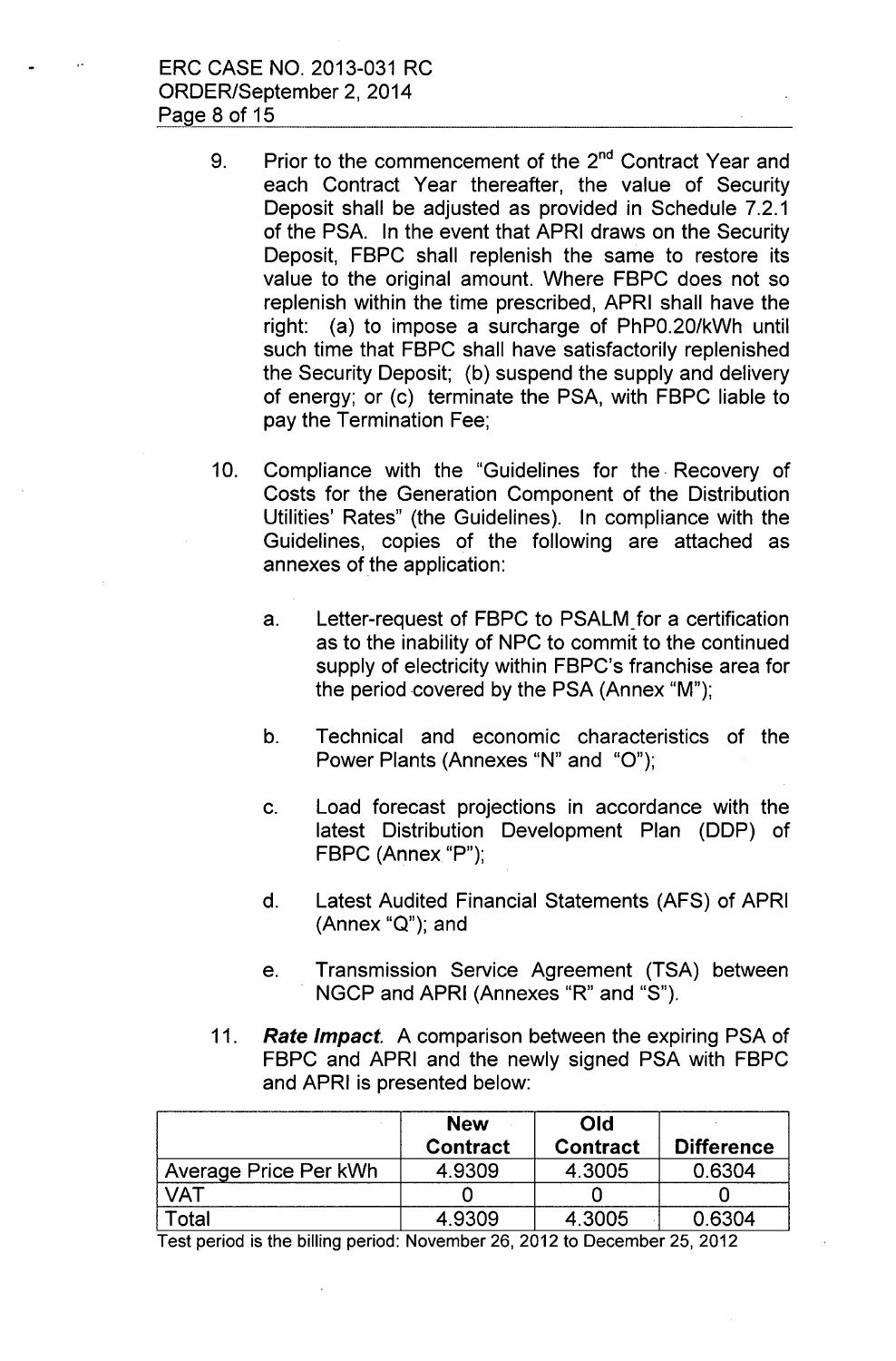ERC CASE NO. 2013-031 RC ORDER/September 2,2014 Page 9 of 15

- 12. In compliance with the Commission's Rules of Practice and Procedure, FBPC furnished the local legislative bodies of the cities and municipalities within its franchise area copies of the present application and all its annexes and accompanying documents. Copies of the certifications from the Presiding Officer or Secretary of the legislative bodies of the Province of Batangas and the Municipality of 8auan, or from their duly authorized representatives, attesting to the fact of service are attached to the application as Annexes "T" and "U", respectively;
- 13. It also caused the publication of the instant application in a newspaper of general circulation within the franchise area. Copies of the newspaper publication and the corresponding Affidavit of Publication are attached to the instant application as Annexes "V" and "W", respectively;

# REQUEST FOR CONFIDENTIAL TREATMENT OF INFORMATION

14. FBPC moved requests that the information contained in the documents attached to the instant application in a sealed envelope and marked as Annexes X to X-5, respectively, and enumerated herein below, be treated as confidential in nature pursuant to the confidentiality provisions contained in Article 13 of the subject PSA. APRI treats said data and calculations as not generally available to the public on a non-confidential basis, as the same involves trade secrets reflecting APRI's investment and business calculations, to wit:

| <b>ANNEX</b> | <b>NATURE OF DOCUMENT</b>                               |
|--------------|---------------------------------------------------------|
|              | Details of the PSA - Executive Summary (in sealed       |
| $\mathsf{X}$ | envelope)                                               |
| $X-1$        | APRI's Sources of Funds (in sealed envelope)            |
| $X-2$        | APRI's Cash Flow (in sealed envelope)                   |
| $X-3$        | APRI's Purchased Power Rate (in sealed envelope)        |
| $X-4$        | APRI's Procurement Process of Fuel (in sealed envelope) |
| $O-5$        | APRI's Sample Billing to FBPCI (in sealed envelope)     |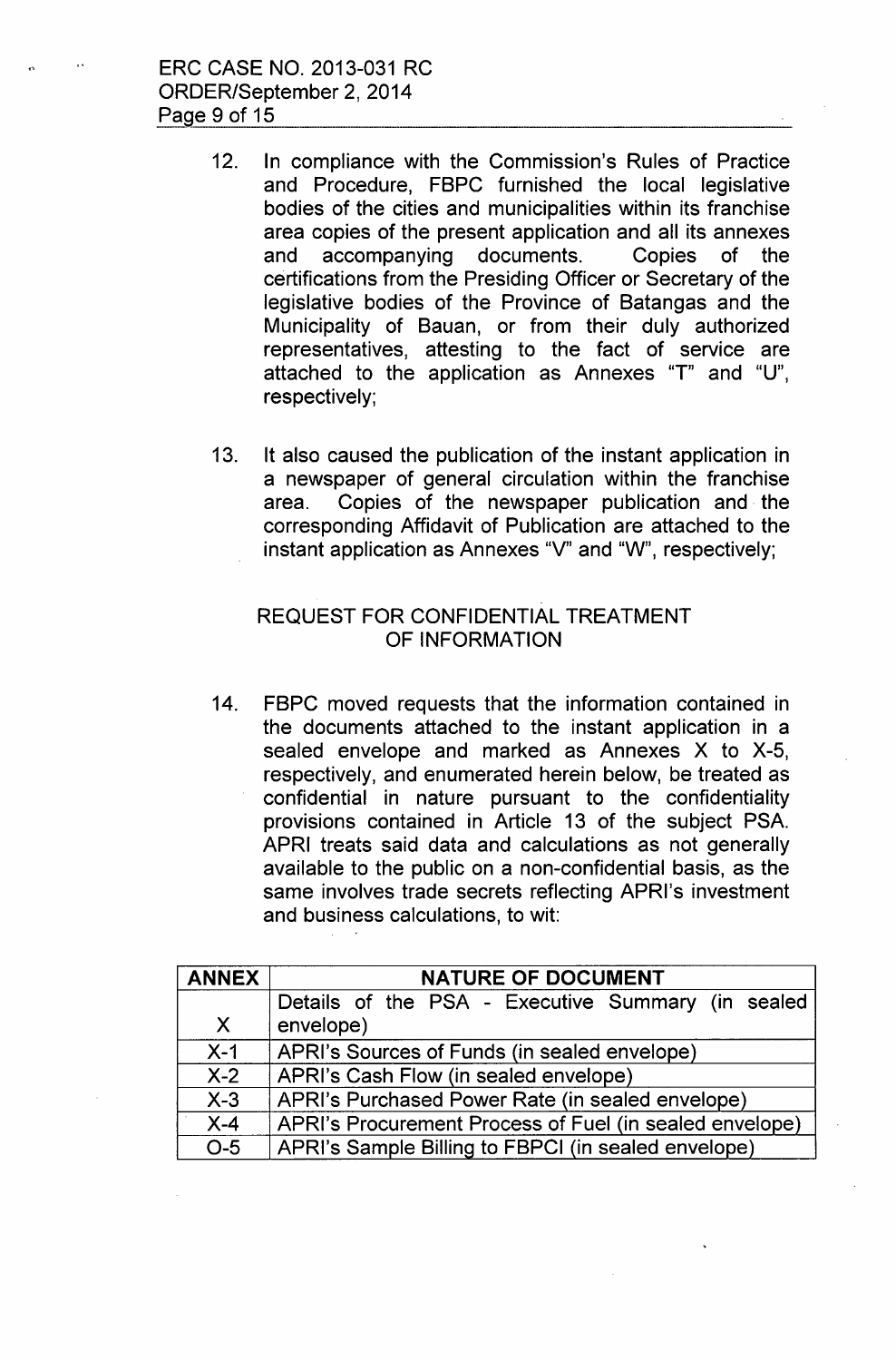This request is likewise being made by virtue of Section 1(b), Rule 4 of the ERC Rules of Practice and Procedure under which the Commission may, upon request of a party and determination of the existence of conditions which would warrant such remedy, treat certain information submitted to it as confidential; and

 $\zeta$ 

15. It pray that after due notice and hearing, the PSA be approved and authorize the parties to implement said PSA including the rates set forth in Article 7.4 of the instant application.

On August 22, 2014, APRI filed a "Motion to be Admitted as *Co-Applicant with Entry* of *Appearance",* alleging, among others, that:

- 1. It is a generation company duly organized and existing under the laws of the Republic of the Philippines with principal office address at NAC Tower, 32<sup>nd</sup> Street, Bonifacio Global City, Taguig, Metro Manila;
- 2. It owns and operates two (2) geothermal power plants in Southern Luzon: (a) the Mak-ban Geothermal Power Plant in Mt. Makiling, Makban, Laguna, and (b) Tiwi Geothermal Power Plant in Tiwi, Albay (Power Plants). It was awarded these Power Plants under a competitive bidding process undertaken by the Power Sector Assets and Liabilities Management Corporation (PSALM) pursuant to Section 47 of Republic Act No. 9136 (R.A. 9136) or the Electric Power Industry Reform Act of 2001 (EPIRA);
- 3. On December 20, 2012, FBPC entered into a PSA with APRI for the supply of electricity for a term of seven (7) years, from the Effective Date until January 25, 2020.<sup>2</sup> Under the subject PSA, APRI is obligated to supply and deliver, and FBPC to purchase, energy at the volumes and rates therein indicated $^3$

See Article 6.1.

See Article 4.1 in relation to Schedule 3.1 (b).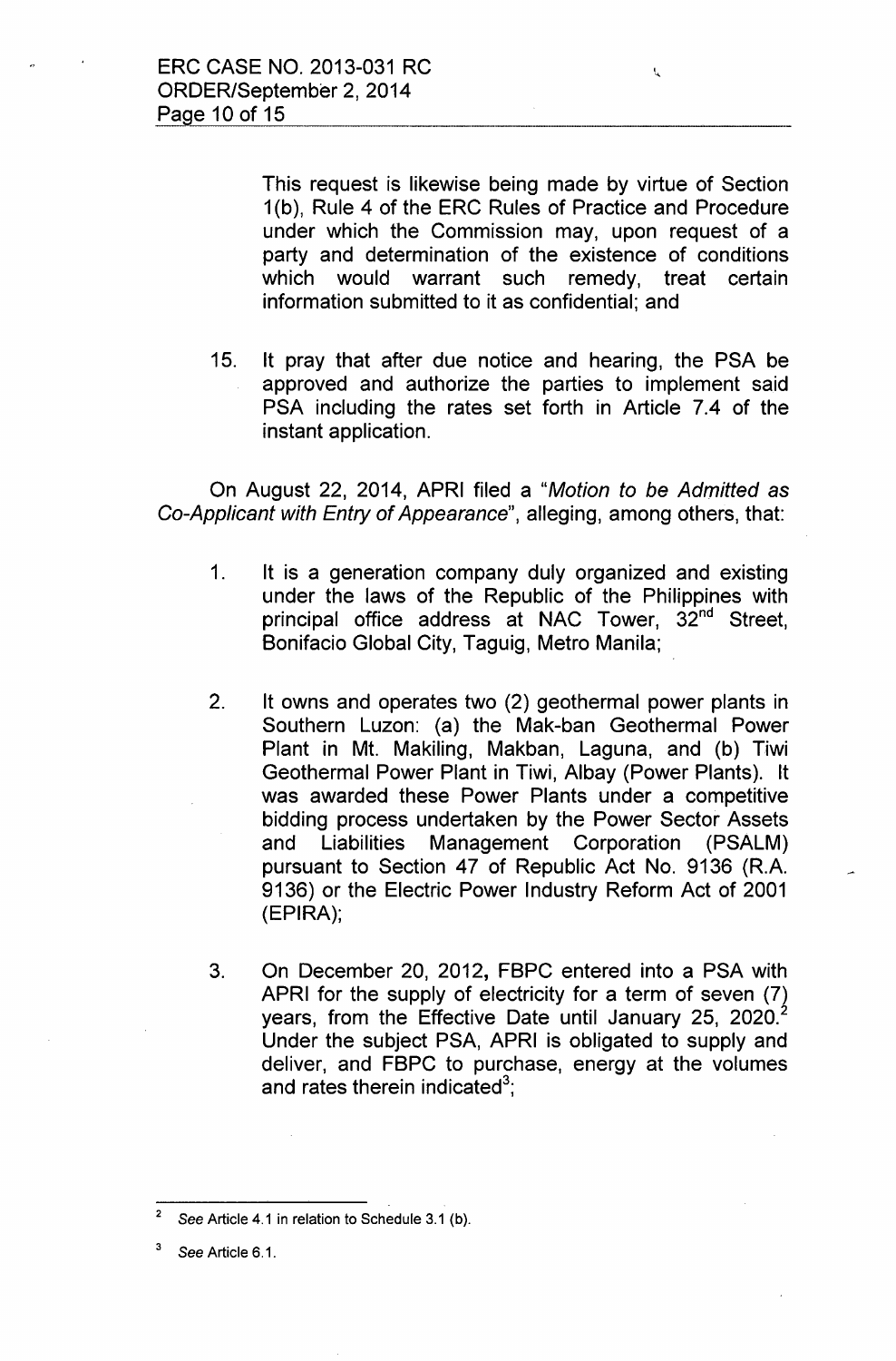- 4. On March 1, 2013, FBPC filed the instant application praying for the provisional and permanent approval of the subject PSA;
- 5. Considering that it is a party to the subject PSA and thus, has an interest in the subject matter and outcome of this case, it is submitting said motion to be admitted as a coapplicant. Indeed, it is in its interest that the reliefs prayed for by FBPC in the instant application are granted, so that FBPC's ability to comply with its financial obligations to APRI under the subject PSA is, and continues to remain, unimpaired. To be sure, if FBPC's application is not granted, FBPC may not have the sufficient funds to comply with its financial obligations to APRI as set forth in the subject PSA;
- 6. Its participation in these proceedings will also allow it to actively provide inputs on the terms of the subject PSA. It is in a position to provide pertinent information and evidence required by the Commission particularly on matters relating to the rates to be charged by APRI under the subject PSA. These inputs and information could assist the Commission in its evaluation and proper resolution of the Application;
- 7. Its participation in this case will not unduly broaden the issues involved nor hinder or delay the Commission's resolution of the instant application;
- 8. In view of the foregoing, it prays requests to be admitted as a co-applicant in this case; and
- 9. It prays that that the Commission: (a) grant leave for APRI to participate in the instant application and to be admitted as a co-applicant and that it be provided with or permitted to obtain copies of the record of this case or portions thereof; (b) note undersigned counsel's entry of appearance; and (c) orders that all notices, orders and other issuances in relation to this case be served upon APRI through the undersigned counsel at its address indicated below.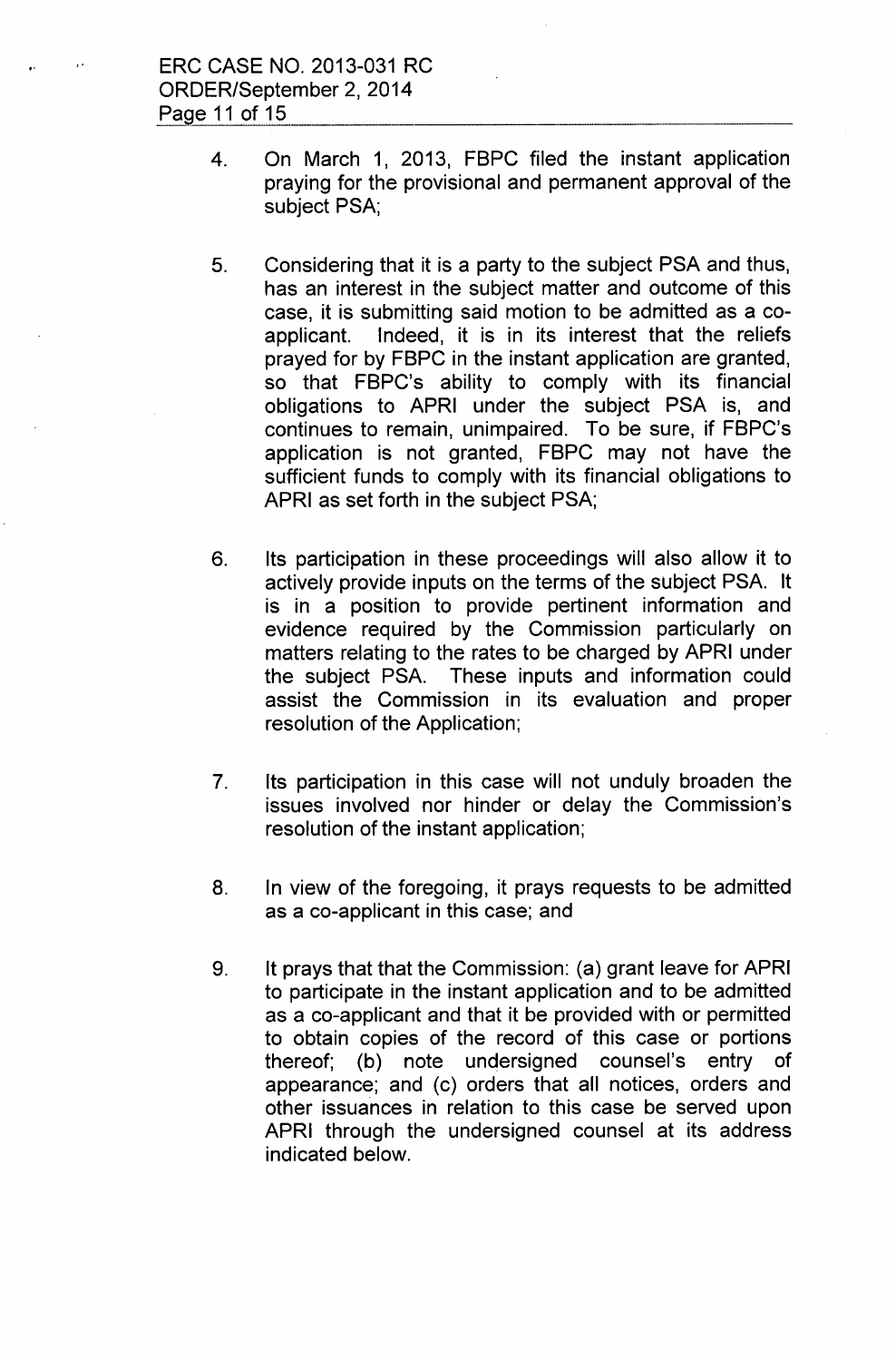APRl's motion being meritorious, the same is hereby GRANTED. Accordingly, APRI is hereby considered as a coapplicant in the instant application.

Finding the said application sufficient in form and in substance with the required fees having been paid, the same is hereby set for jurisdictional hearing, expository presentation, pre-trial conference and evidentiary hearing on September 23, 2014 (Tuesday) at ninethirty in the morning (9:30 A.M.), at the FBPC Main Office, Kapitan Ponso Street Extension, Bauan, Province of Batangas.

FBPC and APRI are hereby directed to cause the publication of the attached Notice of Public Hearing, at their own expense, twice (2x) for two (2) successive weeks in two (2) newspapers of general circulation in the Philippines, with the date of the last publication to be made not later than ten (10) days before the date of the scheduled initial hearing. They are also directed to inform the consumers within FBPC's franchise area, by any other means available and appropriate, of the filing of the instant application, their reasons therefor and of the scheduled hearings thereon.

Let copies of the application, this Order, and the attached Notice of Public Hearing be furnished the Office of the Solicitor General (OSG), the Commission on Audit (COA) and the Committees on Energy of both Houses of Congress. They are hereby requested, if they so desire, to send their duly authorized representatives at the scheduled hearings.

Likewise, let copies of this Order and the attached Notice of Public Hearing be furnished the Offices of the Governor of Batangas and the Mayor of the Municipality of Bauan for the appropriate posting thereof on their respective bulletin boards.

FBPC and APRI are hereby directed to furnish all those making requests therefor with copies of the application and its attachments, subject to reimbursement of reasonable photocopying costs.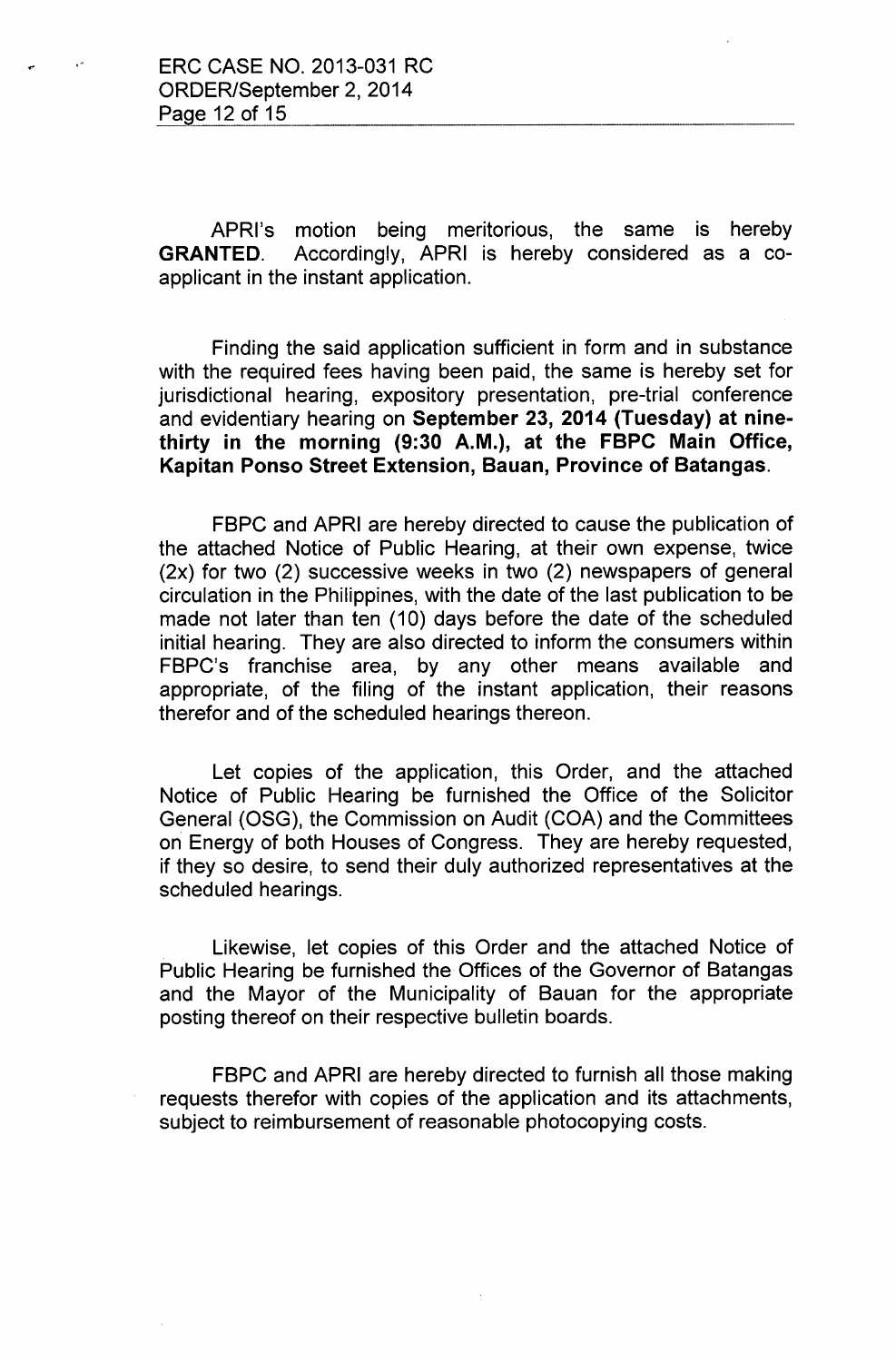.On the date of the initial hearing, FBPC and APRI must submit to the Commission their written Compliance with the jurisdictional requirements attaching therewith, methodically arranged and duly marked, the evidences of the actual posting and publication of the Notice of Public Hearing consisting of certifications issued to that effect, signed by the afore-mentioned Governor and Mayor or their duly authorized representatives, bearing the seals of their offices, and the affidavits of the Editors or Business Managers of the newspapers where said Notice of Public Hearing were published together with the complete issues of the said newspapers, and such other proofs of compliance with the requirements of the Commission.

FBPC and APRI and all interested parties are directed to submit, at least five (5) days before the date of initial hearing and pretrial conference, their respective Pre-Trial Briefs containing, among others:

- (a) A summary of admitted facts and proposed stipulation of facts;
- (b) The issues to be tried or resolved;
- (c) The documents or exhibits to be presented, stating the purposes thereof and proposed markings therefore; and
- (d) The number and names of the witnesses, with their written testimonies in an individual affidavit form, to be attached to the Pre-Trial Brief.

Failure of FBPC and APRI to submit the required Pre-Trial Brief and Judicial Affidavits of their witnesses within the prescribed period shall be a ground for cancellation of the scheduled hearing, and the resetting of which shall be six (6) months from said date of cancellation.

As part of the pre-trial conference, FBPC and APRI must also be prepared to make an expository presentation of their application, aided by whatever communication medium that they may deem appropriate for the purpose, in order to put in plain words and explain, for the benefit of the consumers and other concerned parties, what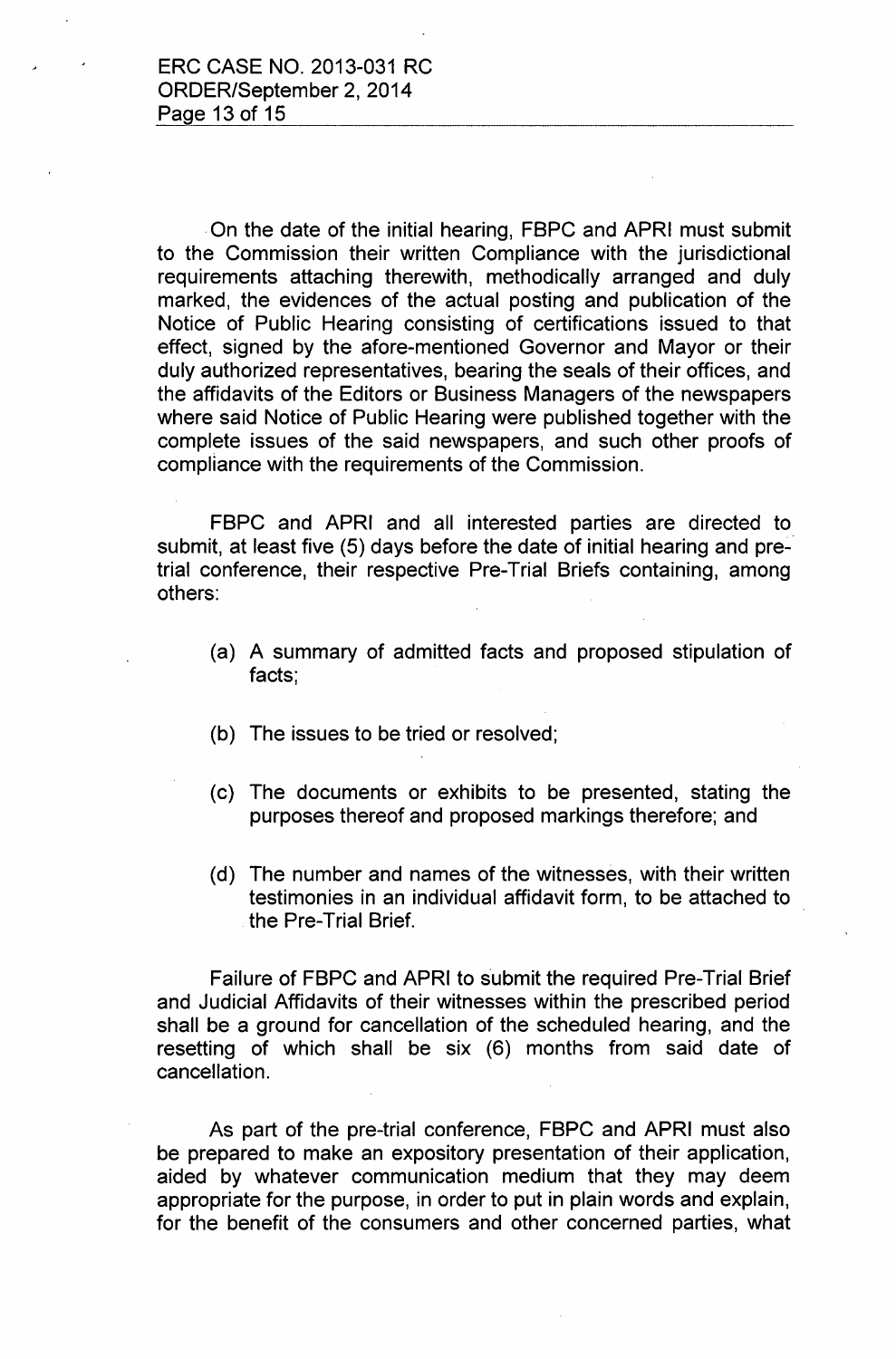**ERC CASE NO. 2013-031 RC ORDER/September 2,2014** Page 14 of 15

**the application is all about and the reasons and justifications being cited in support thereof.**

# **SO ORDERED.**

**Pasig City, September 2,2014.**

**FOR AND BY AUTHORITY OF THE COMMISSION:**

*~~;r. (~~* **ENAIDA G. CRUZ-DUCUT A G. CRUZ-DUCU**<br>Chairperson *I* 

WORFF MIGLOINJSIFBPC APRIERC CASE NO. 2013-031 RC-ORDER

 $\bigvee_{\alpha}$